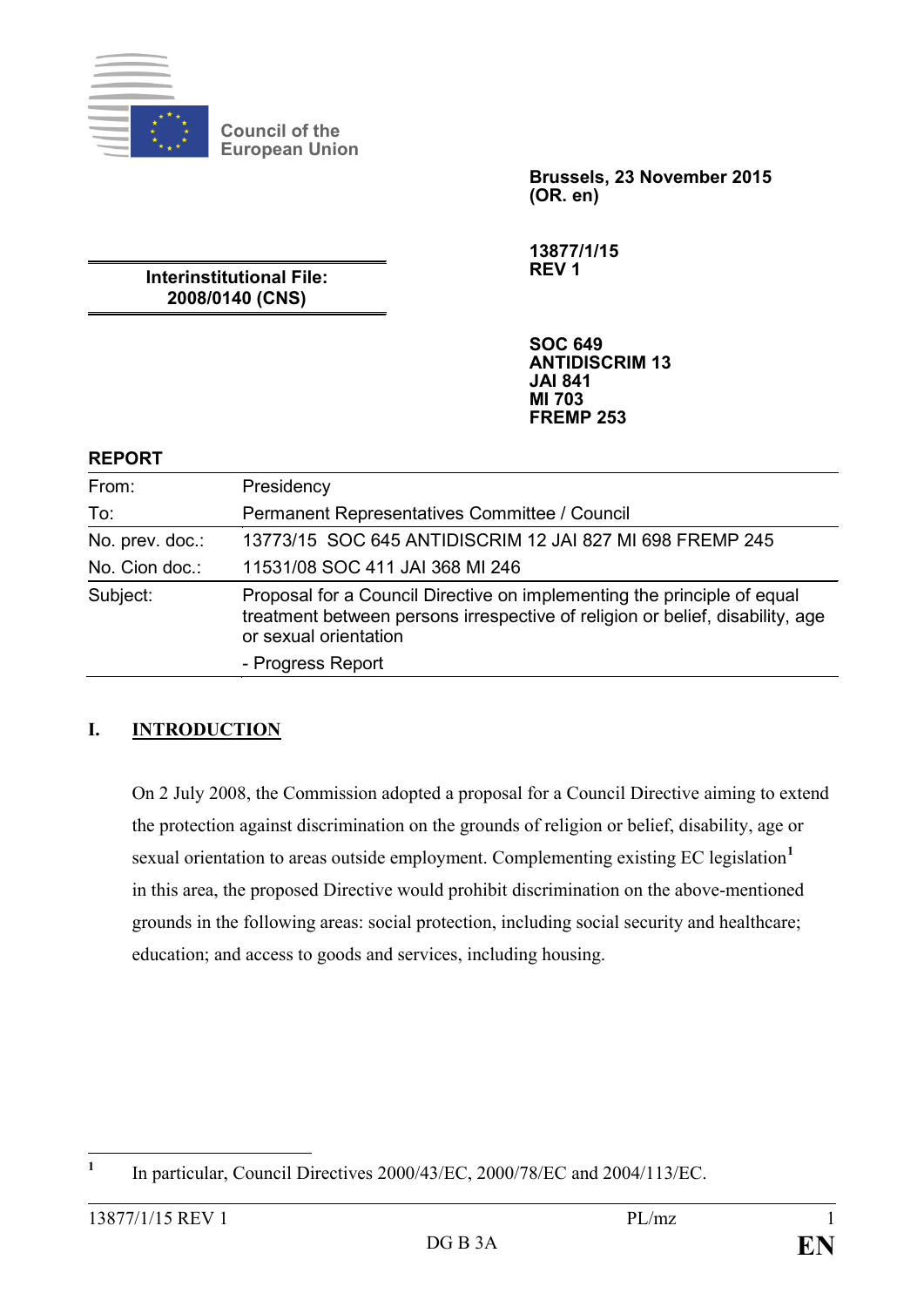A very large majority of delegations have welcomed the proposal in principle, many endorsing the fact that it aims to complete the existing legal framework by addressing all four grounds of discrimination through a horizontal approach.

Most delegations have affirmed the importance of promoting equal treatment as a shared social value within the EU. In particular, several delegations have underlined the significance of the proposal in the context of the implementation of the UN Convention on the Rights of Persons with Disabilities (UNCRPD). However, some delegations would have preferred more ambitious provisions in regard to disability.

While emphasising the importance of the fight against discrimination, certain delegations have, in the past, questioned the need for the Commission's proposal, which they have seen as infringing on national competence for certain issues and as conflicting with the principles of subsidiarity and proportionality. One delegation has maintained a general reservation. Certain other delegations continue to question the inclusion of social protection and education within the scope.

Certain delegations have also requested clarifications and expressed concerns relating, in particular, to the lack of legal certainty, the division of competences, and the practical, financial and legal impact of the proposal.

For the time being, all delegations have maintained general scrutiny reservations on the proposal. CZ, DK, MT, PL and UK have maintained parliamentary scrutiny reservations. The Commission has affirmed its original proposal at this stage and maintained a scrutiny reservation on any changes thereto.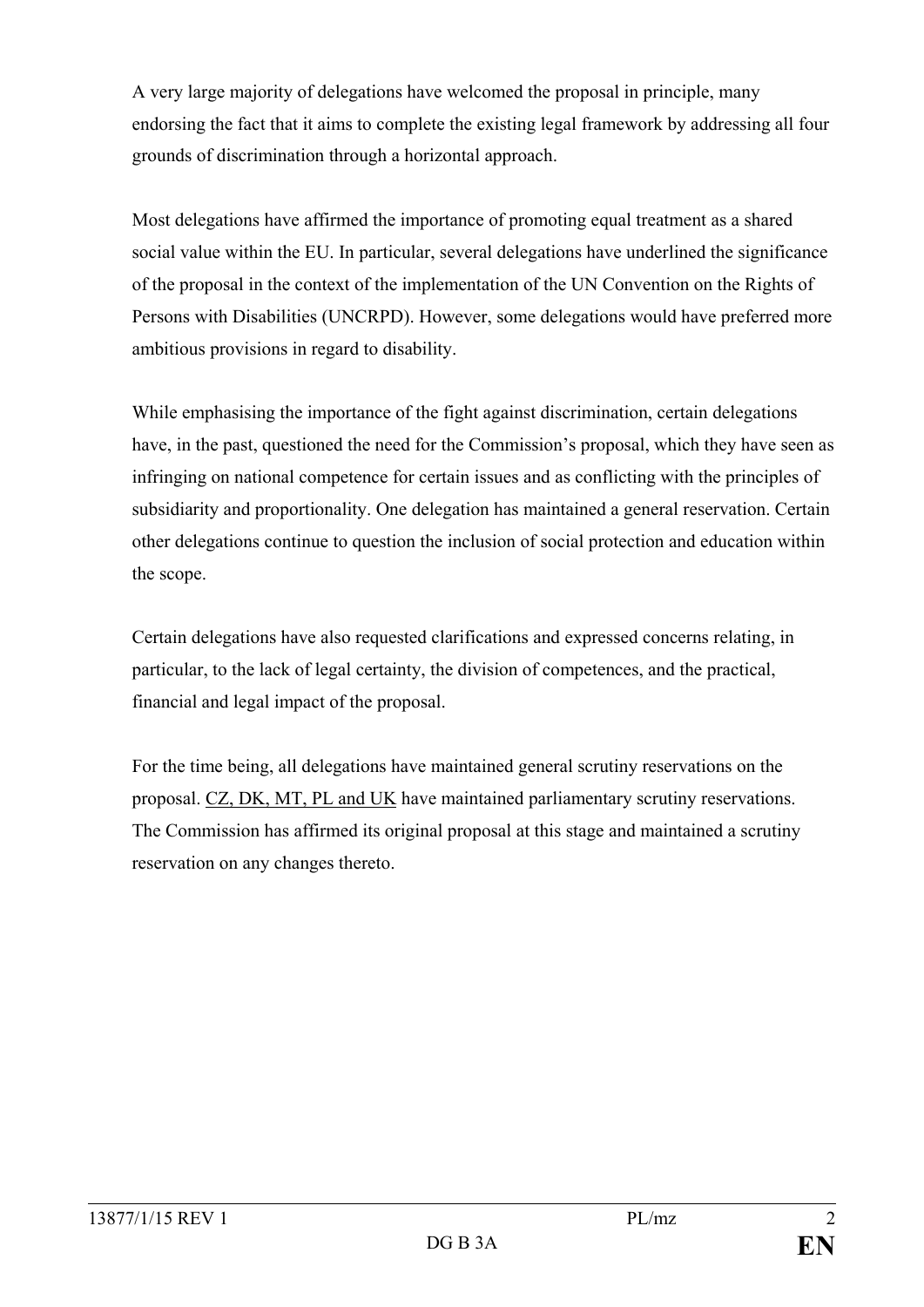The European Parliament adopted its Opinion under the Consultation Procedure on 2 April 2009**[2](#page-2-0)** . Following the entry into force of the Lisbon Treaty on 1 December 2009, the proposal now falls under Article 19 of the Treaty on the Functioning of the European Union; thus unanimity in the Council is required, following the *consent* of the European Parliament.

# **II. THE COUNCIL'S WORK UNDER THE LUXEMBOURG PRESIDENCY**

The Working Party on Social Questions continued its examination of the proposal,**[3](#page-2-1)** focusing mainly on the issues related to the provisions concerning access to goods and services for persons with disabilities, and on the compatibility between these provisions and the UNCRPD. The Presidency's drafting suggestions**[4](#page-2-2)** were supported in general by the Commission and broadly welcomed by delegations as a step in the right direction. The main elements discussed included the following:

### **The Forthcoming Proposal for an Accessibility Act**

Delegations appealed for more information regarding the timetable for the adoption of the Commission's proposal for an Accessibility Act which, it is expected, will contain detailed provisions aiming to ensure access for persons with disabilities to goods and services traded on the internal market. While unable to give a precise date at this stage, the Commission representative expressed the hope that the proposal would see the light of day before the end of the year. In this context, some delegations suggested that the accessibility provisions might, in due course, be carved out of the scope of the proposed Equal Treatment Directive and handled exclusively in the Accessibility Act. The Commission representative underlined the fact that the proposed Equal Treatment Directive and the forthcoming proposal for an Accessibility Act were complementary texts.

<span id="page-2-0"></span><sup>&</sup>lt;sup>2</sup> See doc. A6-0149/2009. Ulrike Lunacek (AT/LIBE/Greens/European Free Alliance) has been appointed Rapporteur by the newly elected Parliament.

<span id="page-2-1"></span> $\frac{3}{4}$  Meetings on 25 September and 5 November.

<span id="page-2-2"></span>**<sup>4</sup>** See 10598/15 and 13125/15.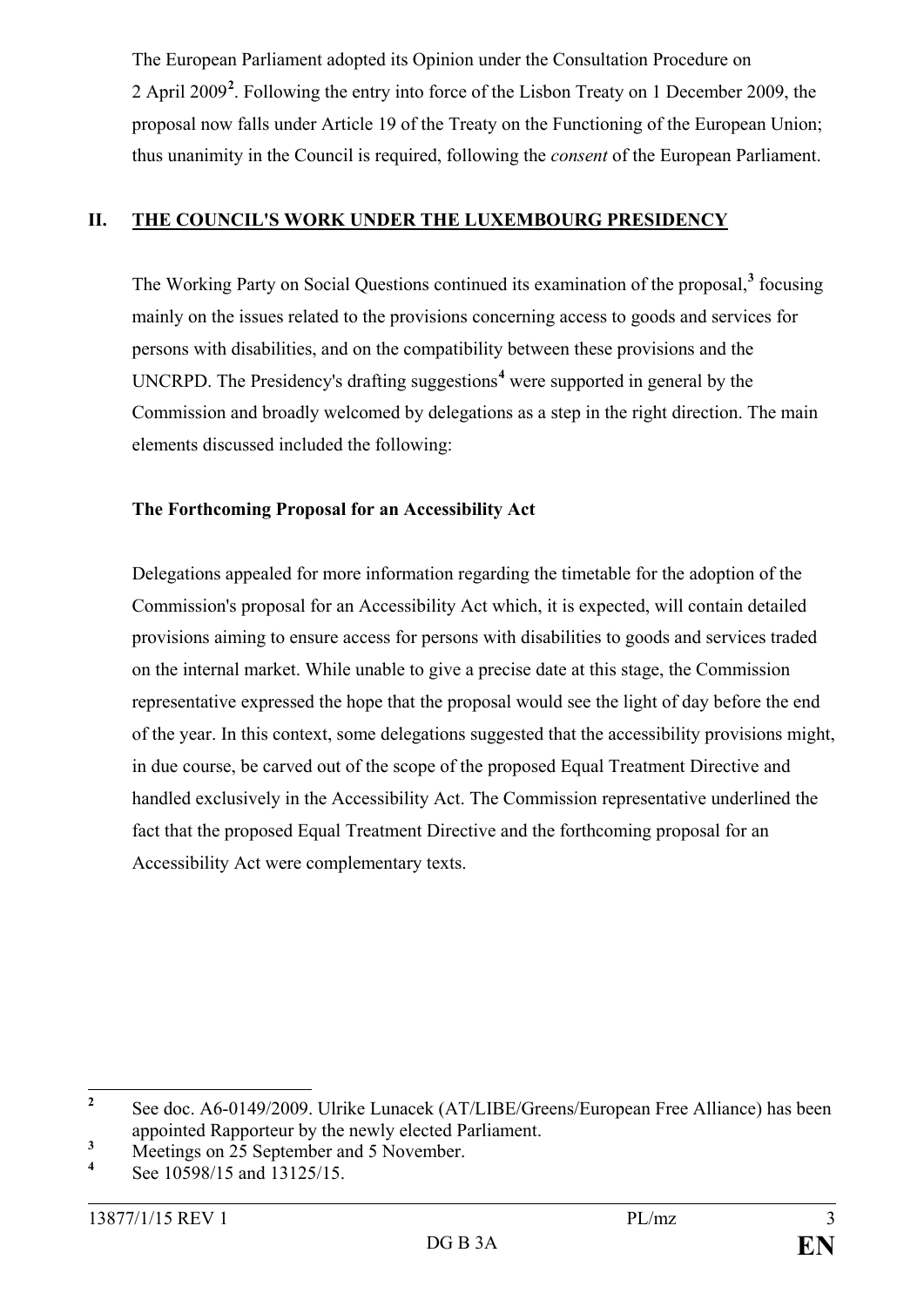#### **"Accessibility achieved in a proportionate manner" (Recital 19b)**

In its drafting suggestions, the Presidency had added a sentence in Recital 19b stating that "Accessibility should be considered to have been achieved in a proportionate manner if persons with disabilities are able, effectively and on an equal basis with others, to access the services that particular buildings, facilities, transport services and infrastructure are meant to supply or offer to the public, even if they cannot have access to the entire building, facility or infrastructure concerned." Several delegations expressed doubts regarding this new wording, particularly on the grounds of doubts regarding its compatibility with the UNCRPD, which does not refer to a disproportionate burden.

### **Universal Design (Article 4(8) and Recital 19d)**

In its drafting suggestions, the Presidency revised the provisions concerning the universal design principle, adding a sentence to the recitals calling for research and development of universally designed goods and services and for the promotion of universal design in the development of standards and guidelines, so as to progressively ensure the accessibility of goods and services. The corresponding provision stating that Article 4 (*Accessibility for persons with disabilities*) "shall apply to the design and manufacture of goods, unless this would impose a disproportionate burden" was placed in square brackets pending further discussion. Certain delegations felt that this binding provision should in fact be aligned with the softer approach taken in the recitals, which was more in line with the approach taken in the UNCRPD, while others questioned the feasibility of applying the universal design principle to goods.

### **Detailed standards or specifications (Article 4(9) and Article 4a(4))**

The draft Directive affirms the precedence to be granted to Union law that provides for detailed standards or specifications on accessibility in respect of particular goods or services. In its drafting suggestions, the Presidency had moved the relevant provision from Article 4b(3) to Article 4(9) and Article 4a(4), thus addressing "accessibility" and "reasonable accommodation" separately.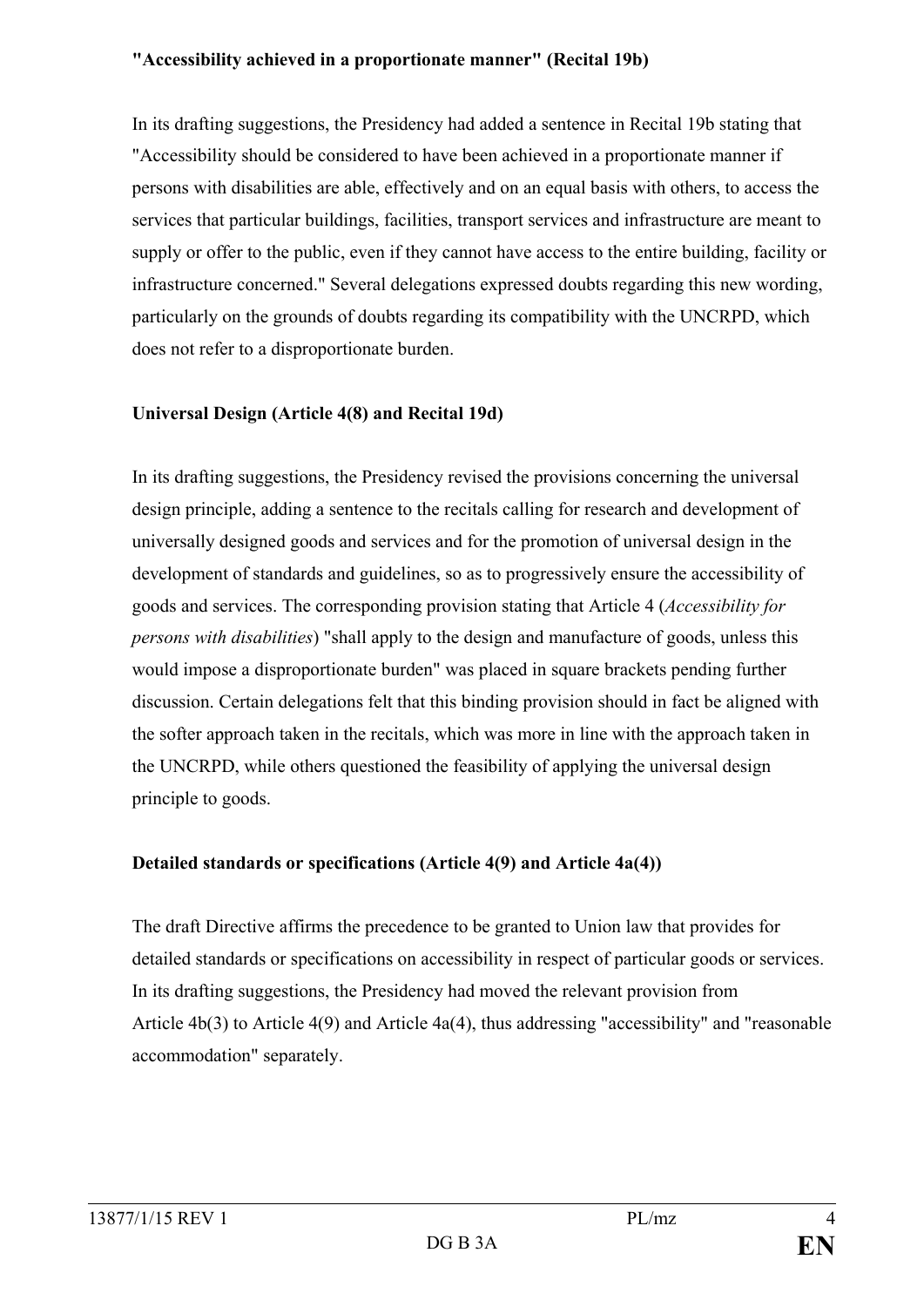Some delegations supported the change, but also raised the question as to whether such a provision was needed with respect to reasonable accommodation. Others preferred the previous version of the text, where accessibility and reasonable accommodation were addressed together, pointing out that it was not always clear whether certain provisions contained in specific legislation should be defined as accessibility or reasonable accommodation (e.g. legislation requiring airlines to offer assistance to passengers with reduced mobility).

One delegation felt that Article 4(9) ought to refer to areas where the EU has *the competence* to draw up detailed standards or specifications, and not just to areas where the EU had already exercised its competences.

### **Implementation Calendar (Article 15)**

The Presidency suggested that the Member States be required to inform the Commission of their timetable for the progressive implementation of the measures necessary to ensure sufficient housing for persons with disabilities. In addition, the Presidency proposed changes to the timetable for ensuring accessibility in respect of buildings, facilities, transport services and infrastructure. In particular, the Presidency suggested separating the five-year deadline for new entities from the (optional) 20-year-deadline for existing entities, and combining the latter with an obligation to ensure progressive implementation over the 20-year period and an obligation to send an action plan and a timetable to the Commission.

The Working Party broadly welcomed the increasing emphasis placed on progressive implementation. However, several delegations asked for the concrete obligations and reporting requirements to be clarified. The Commission representative stressed the need for separate provisions for new and existing buildings, facilities, transport services and infrastructure, and reminded delegations that it was in the Member States' own interest to draw up long-term plans for progressive implementation, the obligation to submit such plans being justified in the context of distant implementation deadlines.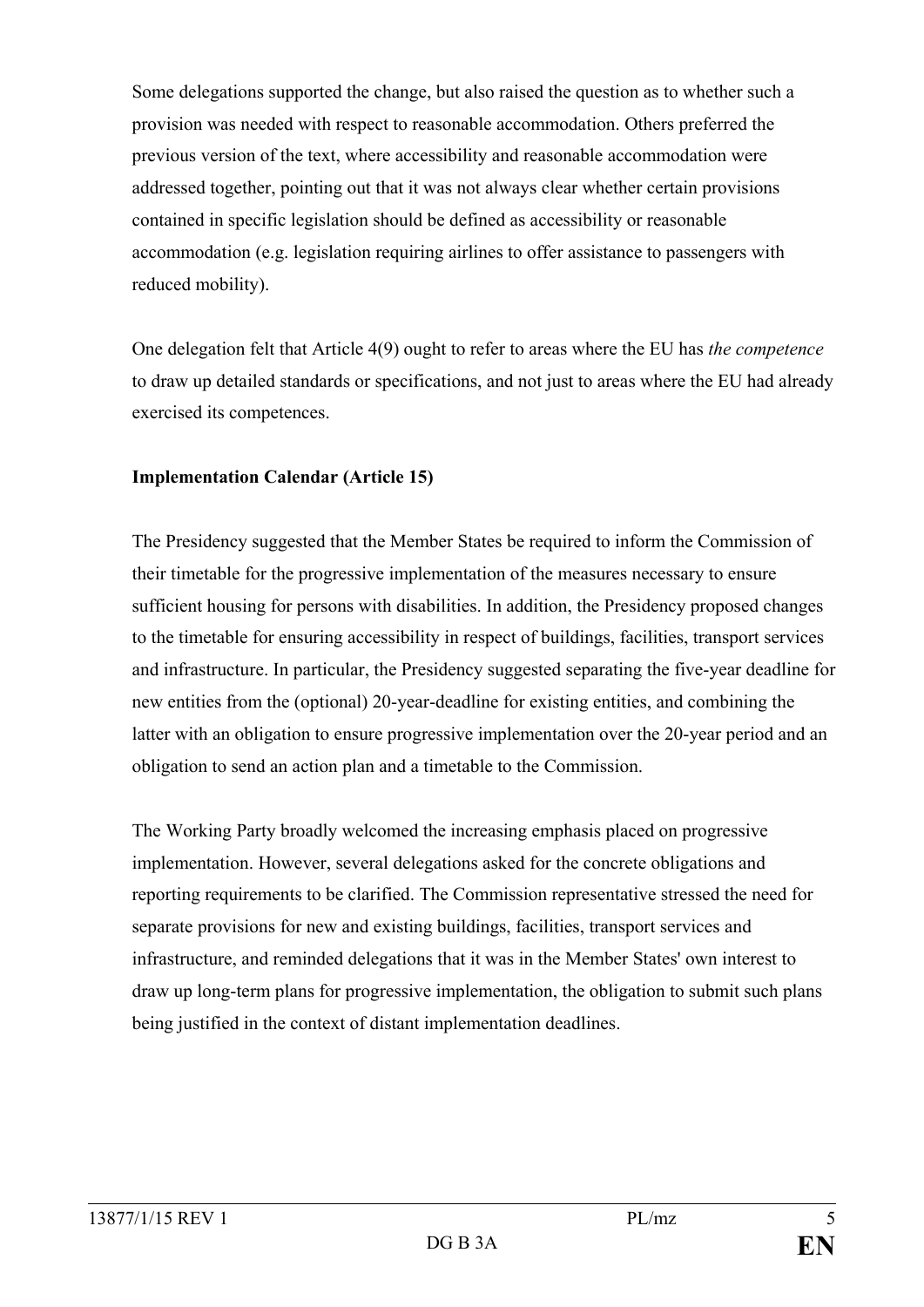The Commission representative recalled, moreover, that it was ultimately up to the Council to decide on the deadlines for implementing the various provisions contained in the Directive, including the deadline for ensuring accessibility in respect of housing.

### **Buildings and Sites of Cultural and Historical Importance**

Certain delegations felt that the need to protect culturally and historically important buildings or sites should be recognised more strongly in the text and that an outright derogation from the accessibility requirements would be justified in some cases. However, the Commission representative expressed the view that causing damage to a historically important building would qualify as a disproportionate burden and therefore measures to render vulnerable buildings and sites accessible would not be required by the Directive.

# **Compatibility of the Draft Directive with the UNCRPD**

Various Member States had, in their replies**[5](#page-5-0)** to the questionnaire circulated under the previous Presidency, stressed the need to ensure compatibility between the proposed Equal Treatment Directive and the UNCRPD. Based on a comparative table prepared by the Presidency, the Working Party discussed this aspect, focusing on the following main issues:**[6](#page-5-1)**

Certain delegations recalled that the UNCRPD contained no *disproportionate burden* criterion and called for compatibility to be ensured. Thus accessibility should always be pursued, even if implementation would have to be gradual.

Certain delegations called for Article 4(8) to be aligned with the last sentence of Recital 19d, which is more in line with the corresponding universal design provisions in the UNCRPD. Certain delegations questioned the feasibility of applying the universal design principle to *goods*.

<span id="page-5-0"></span> $5$  See 8333/1/15.

<span id="page-5-1"></span>**<sup>6</sup>** Also see "Universal Design" above.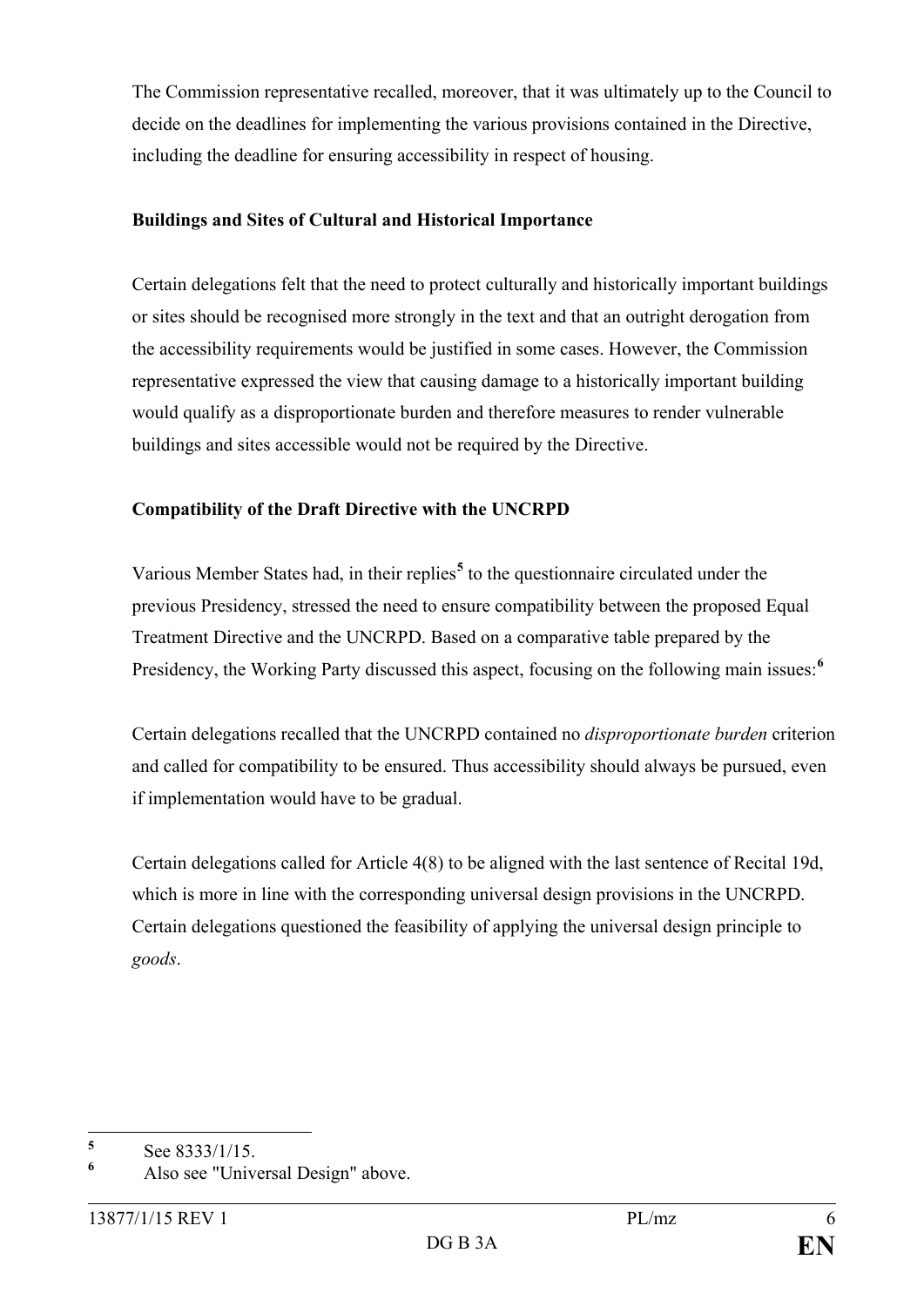One delegation felt that the provisions contained in Article 4(6) that referred to the common parts of buildings and the provisions contained in Article 4a(3) that referred to structural changes to dwellings, might be incompatible with the UNCRPD.

Recalling that the UNCRPD contained no implementation deadlines, one delegation wondered whether the draft Directive could also be made more flexible.

Commenting on the calls for closer compatibility between the UNCRPD and the draft Directive, the Commission representative reminded delegations that the EU legal order was autonomous in character, regardless of the fact that the EU and its Member States had signed and ratified the UNCRPD. Thus the basic principles and concepts of the UNCRPD would have to be respected by the Directive and a degree of alignment was required, but neither the scope of Directive nor its detailed provisions and implementation procedure would have to be slavishly copied from the UNCRPD. Thus, for example, the scope of the draft Directive was not determined by the UNCRPD but by the competences of the Union as defined in the Treaties, which in turn meant that it would be legally impossible to implement the entire UNCRPD by means of an EU Directive. Indeed, if the Member States decided to reject the proposed Directive, they would still be obliged to implement the UNCRPD. Conversely, the Directive could, if the Member States so decided, go further than the UNCRPD in certain ways--for example, by setting a deadline for implementation (as indeed has been requested by the UN Committee on the Rights of Persons with Disabilities).

The Commission representative emphasised, moreover, that the disproportionate burden criterion governing the concept of accessibility, which was not present in the UNCRPD, was nevertheless an important element of the draft Directive. In essence, the proposed Directive struck a balance between a binding approach (including implementation deadlines) and compensatory elements (including the concept of a disproportionate burden and the idea of progressive implementation).